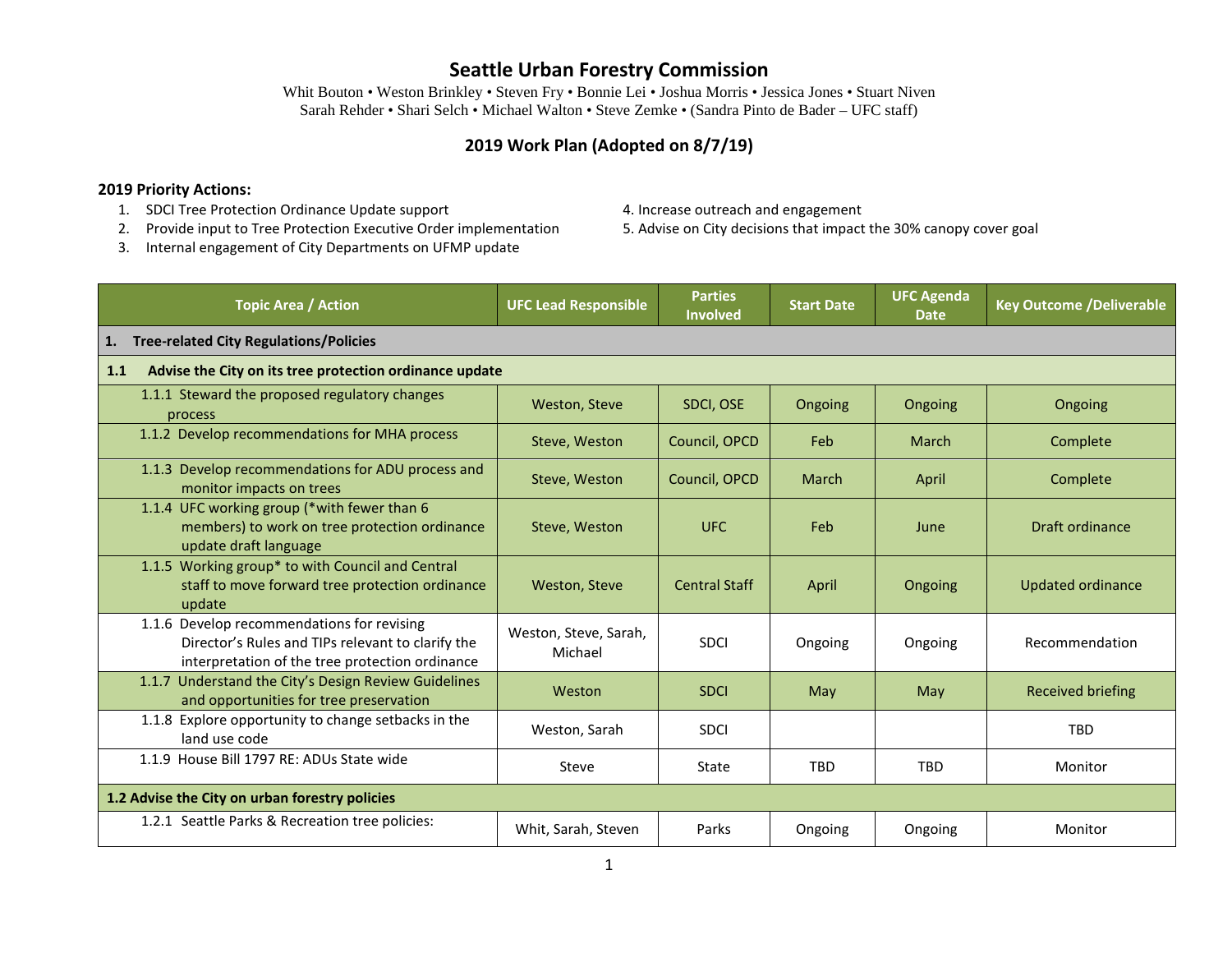Whit Bouton • Weston Brinkley • Steven Fry • Bonnie Lei • Joshua Morris • Jessica Jones • Stuart Niven Sarah Rehder • Shari Selch • Michael Walton • Steve Zemke • (Sandra Pinto de Bader – UFC staff)

| <b>Topic Area / Action</b>                                                      | <b>UFC Lead Responsible</b> | <b>Parties</b><br><b>Involved</b> | <b>Start Date</b> | <b>UFC Agenda</b><br><b>Date</b> | <b>Key Outcome /Deliverable</b> |  |
|---------------------------------------------------------------------------------|-----------------------------|-----------------------------------|-------------------|----------------------------------|---------------------------------|--|
| 1.2.1.1 Supplemental Use Guidelines for                                         |                             |                                   |                   |                                  |                                 |  |
| <b>Natural Areas/Greenbelts</b>                                                 |                             |                                   |                   |                                  |                                 |  |
| 1.2.1.2 Cheasty Greenspace Mountain                                             |                             |                                   |                   |                                  |                                 |  |
| <b>Bike/Pedestrian Trail Pilot</b>                                              |                             |                                   |                   |                                  |                                 |  |
| 1.2.1.3 Tree maintenance program                                                |                             |                                   |                   |                                  |                                 |  |
| Viewpoints policy<br>1.2.1.4                                                    |                             |                                   |                   |                                  |                                 |  |
| 1.2.1.5 Colman Park follow-up                                                   |                             |                                   |                   |                                  |                                 |  |
| 1.2.2 Explore opportunities for tree planting in                                |                             |                                   |                   |                                  |                                 |  |
| industrial areas: Port of Seattle, Freight Advisory                             | Whit, Steven                | Port of Seattle                   | <b>TBD</b>        | <b>TBD</b>                       | <b>Build Relationship</b>       |  |
| Board; SDOT                                                                     |                             |                                   |                   |                                  |                                 |  |
| 1.2.3 Follow up on recommendation for increased                                 |                             |                                   |                   |                                  |                                 |  |
| coordination between SDOT and SCL on tree                                       | Whit,                       | UF IDT                            | Ongoing           | Ongoing                          | <b>TBD</b>                      |  |
| maintenance and pruning cycles.                                                 |                             |                                   |                   |                                  |                                 |  |
| 1.2.4 Seattle tree list update (OPCD, SDCI, and SDOT)                           |                             | OPCD, SDCI,                       |                   |                                  |                                 |  |
| including what not to plant (Holly, English ivy,                                | Whit, Michael               | SDOT                              | <b>TBD</b>        | <b>TBD</b>                       | Recommendation                  |  |
| etc.)                                                                           |                             |                                   |                   |                                  |                                 |  |
| <b>Urban Forest Management Plan</b><br>2.                                       |                             |                                   |                   |                                  |                                 |  |
| 2.1 Support UFMP update                                                         |                             |                                   |                   |                                  |                                 |  |
| 2.1.1 Participate in strategic deliberations with Core                          | Weston, Jessica             | Core Team                         | Mar/Aug           | <b>TBD</b>                       | Strategic session               |  |
| Team and provide input                                                          |                             |                                   |                   |                                  | participation                   |  |
| 2.1.2 Provide review and input                                                  | Weston, Jessica             | Core Team                         | <b>TBD</b>        | September                        | Letter of support               |  |
| Outreach and Engagement<br>3.                                                   |                             |                                   |                   |                                  |                                 |  |
| 3.1 City council and Mayor's Office interaction                                 |                             |                                   |                   |                                  |                                 |  |
| 3.1.1 Present 2018 Annual Report and 2019 Work<br>Plan to Council and the Mayor | Weston, Sandra              | CC, OSE                           | April             | April                            | Presentation                    |  |
| 3.1.2 Hold in-person deliberative meetings with                                 |                             |                                   |                   |                                  |                                 |  |
| Council and Mayor's Office and staff                                            | Weston                      | CC, OSE                           | Ongoing           | Ongoing                          | <b>Build relationships</b>      |  |
| 3.2 Community Engagement/Education                                              |                             |                                   |                   |                                  |                                 |  |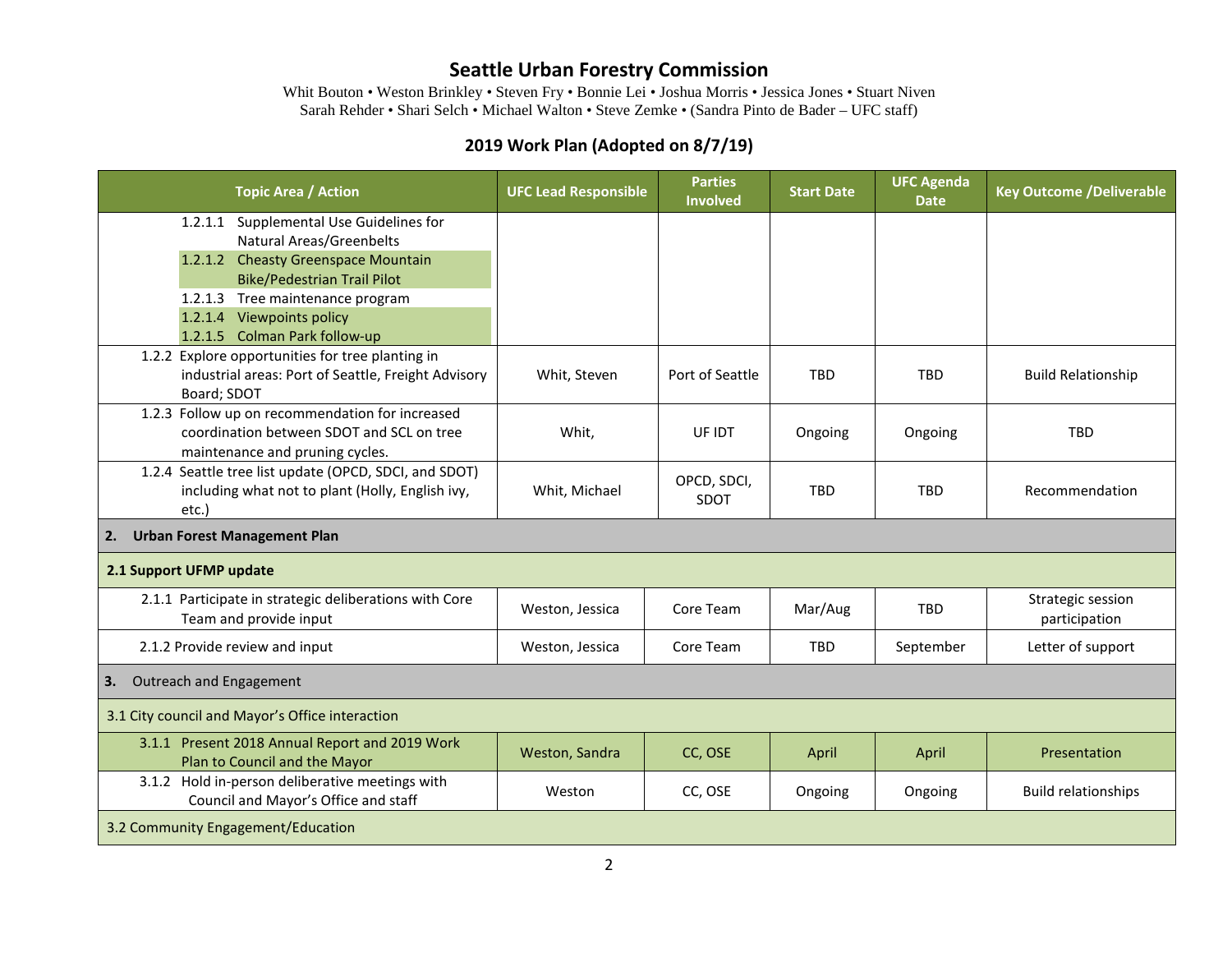Whit Bouton • Weston Brinkley • Steven Fry • Bonnie Lei • Joshua Morris • Jessica Jones • Stuart Niven Sarah Rehder • Shari Selch • Michael Walton • Steve Zemke • (Sandra Pinto de Bader – UFC staff)

| <b>Topic Area / Action</b>                                                                                                                                                                               |  | <b>UFC Lead Responsible</b> | <b>Parties</b><br><b>Involved</b> | <b>Start Date</b> | <b>UFC Agenda</b><br><b>Date</b> | <b>Key Outcome /Deliverable</b>   |
|----------------------------------------------------------------------------------------------------------------------------------------------------------------------------------------------------------|--|-----------------------------|-----------------------------------|-------------------|----------------------------------|-----------------------------------|
| 3.2.1 Develop info sheet to respond to community<br>inquiries/communications                                                                                                                             |  | Whit                        | UFC/Community                     | Q1                | March                            | One-pager                         |
| 3.2.2 Intentionally expand the diversity of voices the<br>UFC engages with. Expressly seek out<br>underrepresented communities that have not<br>been historically at the table                           |  | Whit                        | UFC/Community                     | Q <sub>2</sub>    | Q <sub>2</sub>                   | <b>TBD</b>                        |
| 3.2.3 Support City Departments on creating a list of<br>what not to plant                                                                                                                                |  | Weston, Michael             | Core Team                         | <b>TBD</b>        | <b>TBD</b>                       | <b>TBD</b>                        |
| 3.2.4 Meet with community groups to engage in<br>dialogue about the importance of trees, the UFC<br>role, and community interests/priorities<br>3.2.4.1 Key Arena redevelopment<br>3.2.4.2 Cheasty pilot |  | Weston, Jessica,<br>Steven  | <b>TBD</b>                        | <b>TBD</b>        | <b>TBD</b>                       | <b>TBD</b>                        |
| 3.2.5 Plan urban forestry outreach and engagement<br>and attend events such as Arbor Day, Green<br>Seattle Day, and Trees for Seattle events                                                             |  | Sandra                      | UF IDT                            | Ongoing           | Ongoing                          | Participation                     |
| 3.3 Internal Engagement                                                                                                                                                                                  |  |                             |                                   |                   |                                  |                                   |
| Develop annual calendar to invite City<br>3.3.1<br>Departments to brief the UFC                                                                                                                          |  | Weston, All                 | UF IDT                            | January           | Ongoing                          | <b>Discussion</b>                 |
| Introduce the UFC at commission meetings<br>3.3.2<br>(Planning, Pedestrian, Bike, Parks, MPD<br>Oversight Committee); Neighborhood Council<br>meetings; and public meetings                              |  | Weston, All                 | <b>OSE</b>                        | Ongoing           | Ongoing                          | UFC promotion and<br>coordination |
| Align UF IDT and UFC's work plan<br>3.3.3<br>3.3.3.1 Hold annual joint UFC/IDT meeting                                                                                                                   |  | Weston                      | <b>OSE</b>                        | Ongoing           | Ongoing                          | Coordination                      |
| 3.4 Engagement with Community Organizations and Urban Forestry Partners                                                                                                                                  |  |                             |                                   |                   |                                  |                                   |
| Seattle School District. Explore ways to view<br>3.4.1.<br>trees as learning opportunity (vs. liability)                                                                                                 |  | Weston                      | SSD, DON, OSE,<br>Assoc's         | <b>TBD</b>        | <b>TBD</b>                       | <b>Build Relationship</b>         |
| Washington State Urban and Community<br>3.4.2<br><b>Forestry Commission</b>                                                                                                                              |  | <b>TBD</b>                  | <b>TBD</b>                        | <b>TBD</b>        | TBD                              | <b>Build Relationship</b>         |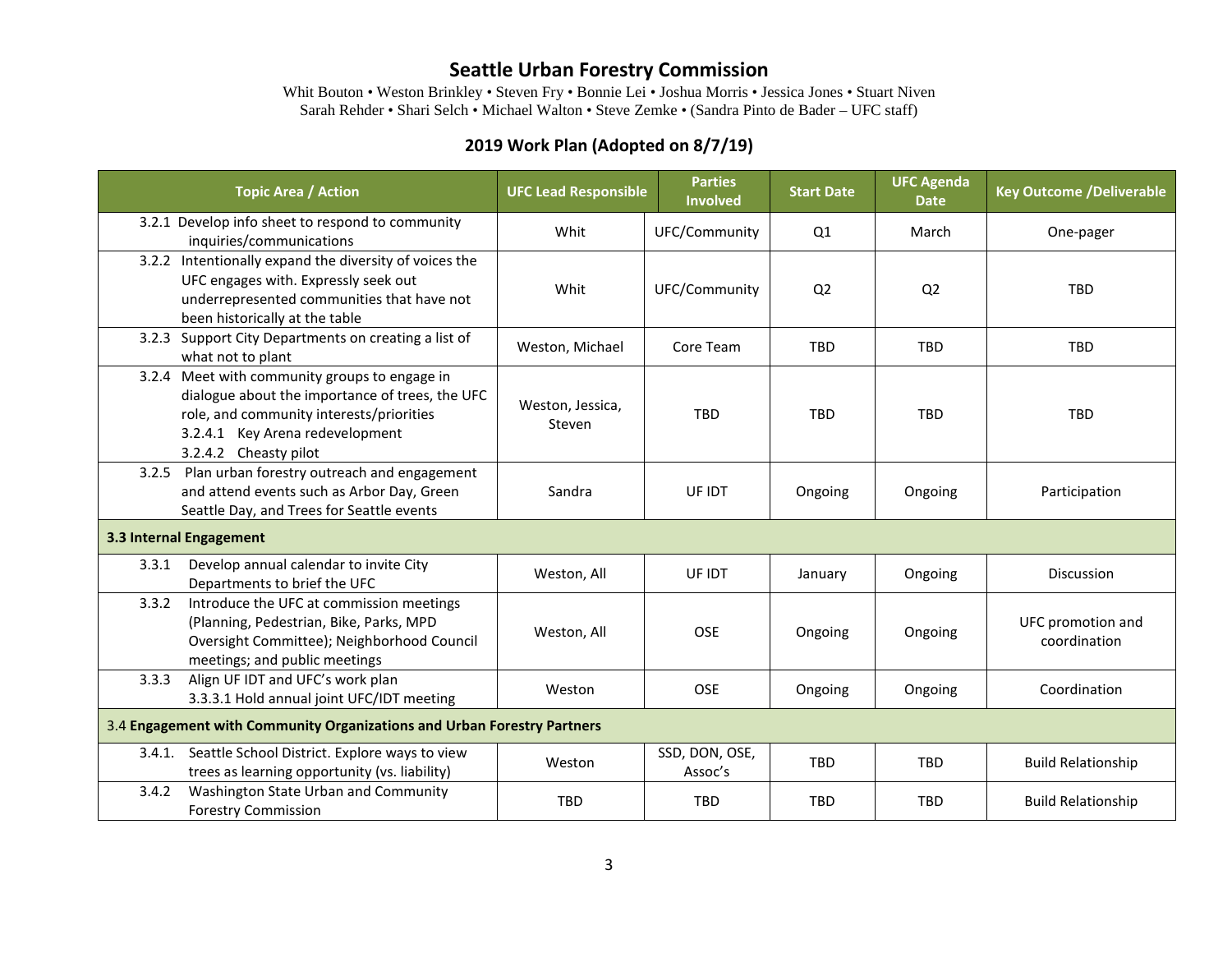Whit Bouton • Weston Brinkley • Steven Fry • Bonnie Lei • Joshua Morris • Jessica Jones • Stuart Niven Sarah Rehder • Shari Selch • Michael Walton • Steve Zemke • (Sandra Pinto de Bader – UFC staff)

| <b>Topic Area / Action</b>                                                                           | <b>UFC Lead Responsible</b> | <b>Parties</b><br><b>Involved</b> | <b>Start Date</b> | <b>UFC Agenda</b><br><b>Date</b> | <b>Key Outcome /Deliverable</b> |  |
|------------------------------------------------------------------------------------------------------|-----------------------------|-----------------------------------|-------------------|----------------------------------|---------------------------------|--|
| UW and community colleges with horticulture<br>3.4.3<br>programs and landscape architecture.         | Steven, Michael,<br>Whit    | <b>TBD</b>                        | <b>TRD</b>        | <b>TBD</b>                       | <b>Build Relationship</b>       |  |
| WA State Department of Transportation<br>3.4.4                                                       | Steven                      | SDOT, Parks                       | <b>TBD</b>        | <b>TBD</b>                       | <b>Build Relationship</b>       |  |
| <b>Tilth Alliance</b><br>3.4.5                                                                       | Weston, Steven              | <b>TBD</b>                        | <b>TBD</b>        | <b>TBD</b>                       | <b>Build Relationship</b>       |  |
| 3.4.6<br>Seattle Green Ways                                                                          | <b>TBD</b>                  | SDOT                              | <b>TBD</b>        | <b>TBD</b>                       | <b>Build Relationship</b>       |  |
| <b>Native Plant Society</b><br>3.4.7                                                                 | Josh                        | <b>OSE</b>                        | Ongoing           | Ongoing                          | Ongoing support                 |  |
| 3.4.8<br>King County                                                                                 | <b>TBD</b>                  | <b>TBD</b>                        | <b>TBD</b>        | <b>TBD</b>                       | TBD                             |  |
| Citizen Science - SnoKing Watershed Council<br>3.4.9                                                 | Shari                       | TBD                               | <b>TBD</b>        | <b>TBD</b>                       | TBD                             |  |
| 3.5 Race and Social Justice Initiative                                                               |                             |                                   |                   |                                  |                                 |  |
| Continue exploring ways to incorporate RSJI<br>3.5.1<br>principles into UFC work                     | Whit                        | <b>OSE</b>                        | January           | Ongoing                          | Outreach                        |  |
| <b>Funding for Urban Forestry</b><br>4.                                                              |                             |                                   |                   |                                  |                                 |  |
| 4.1 Encourage City to allocate necessary budget to<br>implement new tree ordinance                   | Steve                       | SDCI, MO, CC                      | Ongoing           | Ongoing                          | Letter of recommendation        |  |
| 4.2 Green Seattle Partnership ongoing briefings on use<br>of funds                                   | Weston, Sandra              | <b>OSE</b>                        | <b>TBD</b>        | <b>TBD</b>                       | <b>TBD</b>                      |  |
| 4.3 Transfer of development rights for protection of<br>tree groves (Seattle Times building example) | Weston, Michael             | <b>SDCI</b>                       | <b>TBD</b>        | <b>TBD</b>                       | <b>TBD</b>                      |  |
| 4.4 Trees for Seattle program update                                                                 | Weston, Sandra              | OSE                               | Q1                | Q1                               | Ongoing support                 |  |
| 4.5 Carbon Economy (State, County, City levels)                                                      | Sandra                      | <b>OSE</b>                        | <b>TBD</b>        | <b>TBD</b>                       | <b>TBD</b>                      |  |
| <b>Internal Operations</b><br>5.                                                                     |                             |                                   |                   |                                  |                                 |  |
| 5.1 Issue 2018 Annual Report                                                                         | Weston, Sandra              | <b>OSE</b>                        | Dec/Jan           | Nov/Dec                          | Annual report                   |  |
| 5.2 Create 2019 work plan                                                                            | Weston, Sandra              | OSE                               | Dec/Jan           | Nov/Dec                          | Annual work plan                |  |